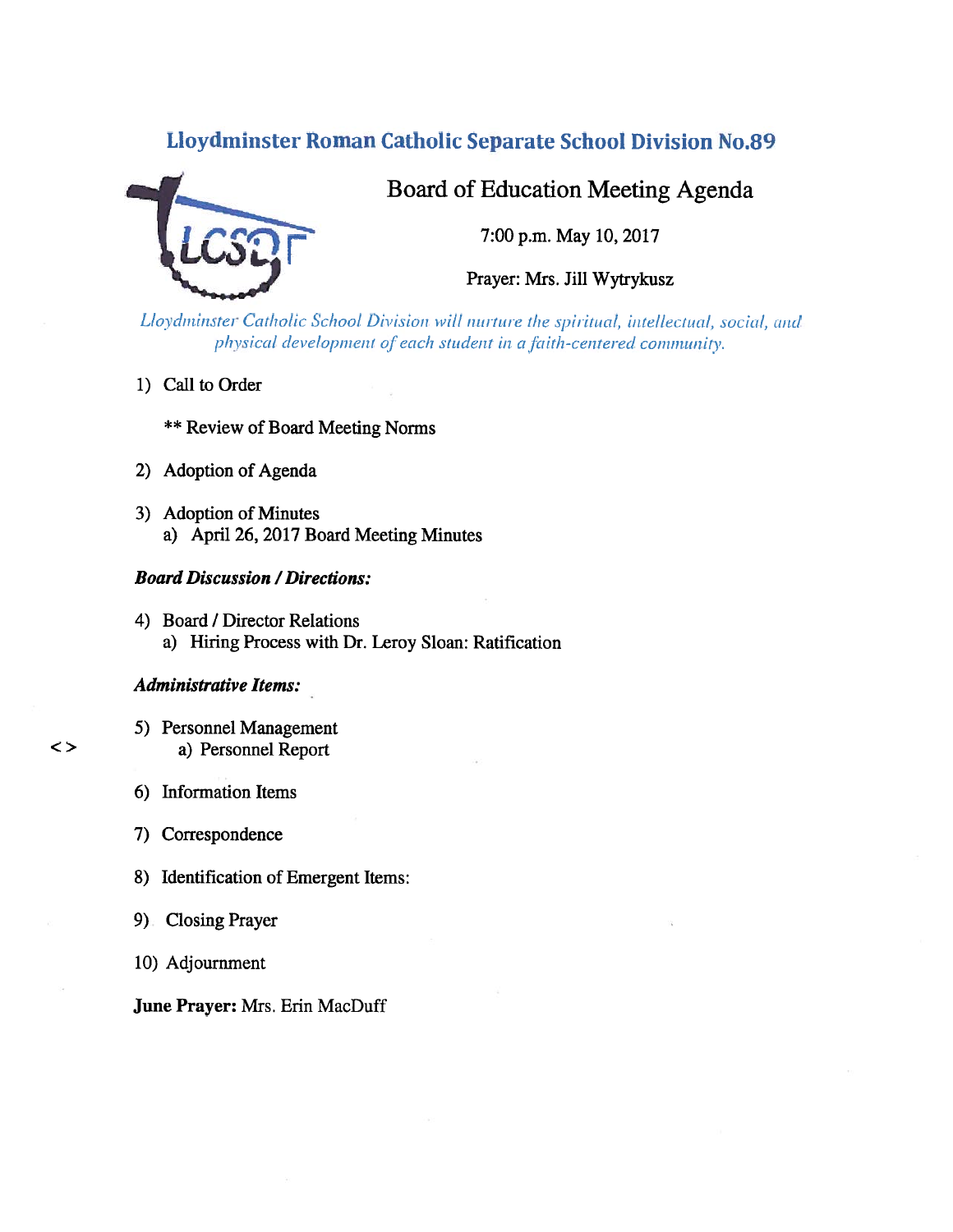# LLOYDMINSTER R.C.S.S.D. #89

## BOARD OF EDUCATION MINUTES

To

### May 10, 2017

TIME AND PLACE: The meeting commenced at 7:00 p.m. in the Board Room.

**ATTENDANCE:** Mrs. Paula Scott (chair) Mrs. Michelle Rusteika Mr. Chris Camel! Mrs. Laurie Makichuk Mrs. Erin MacDuff Mrs. Jill Wytrykusz Mr. Calvin fendelet

> Mr. Aubrey Patterson, Director of Education Ms. Glenda Kary, Deputy Director of Education Mrs. Melanie Stelmaschuk, Chief Financial Officer Mr. Kevin Kusch, Deputy Director of Learning

Prayer led by Mrs. Jill Wytrykusz

17/05/10-01 Mrs. Michelle Rusteika moved that the Board of Education approve the Agenda agenda, as presented.

#### **CARRIED**

| 17/05/10-02    | Mrs. Erin MacDuff moved that the Board of Education approve |
|----------------|-------------------------------------------------------------|
| April 26, 2017 | the April 26, 2017 Board meeting minutes, as presented.     |
| Minutes        |                                                             |

#### **CARRIED**

17/05/10-03 Mrs. Jill Wytrykusz moved that the Board of Education approve Hiring Process contracting Dr. Leroy Sloan to facilitate the Director position search. Dr. Leroy Sloan **Ratification** 

### CARRIED

17/05/10-04 Mrs. Laurie Makichuk moved that the meeting move to <sup>a</sup> closed Closed Session session.

#### CARRIED

There was <sup>a</sup> 7 minute recess.